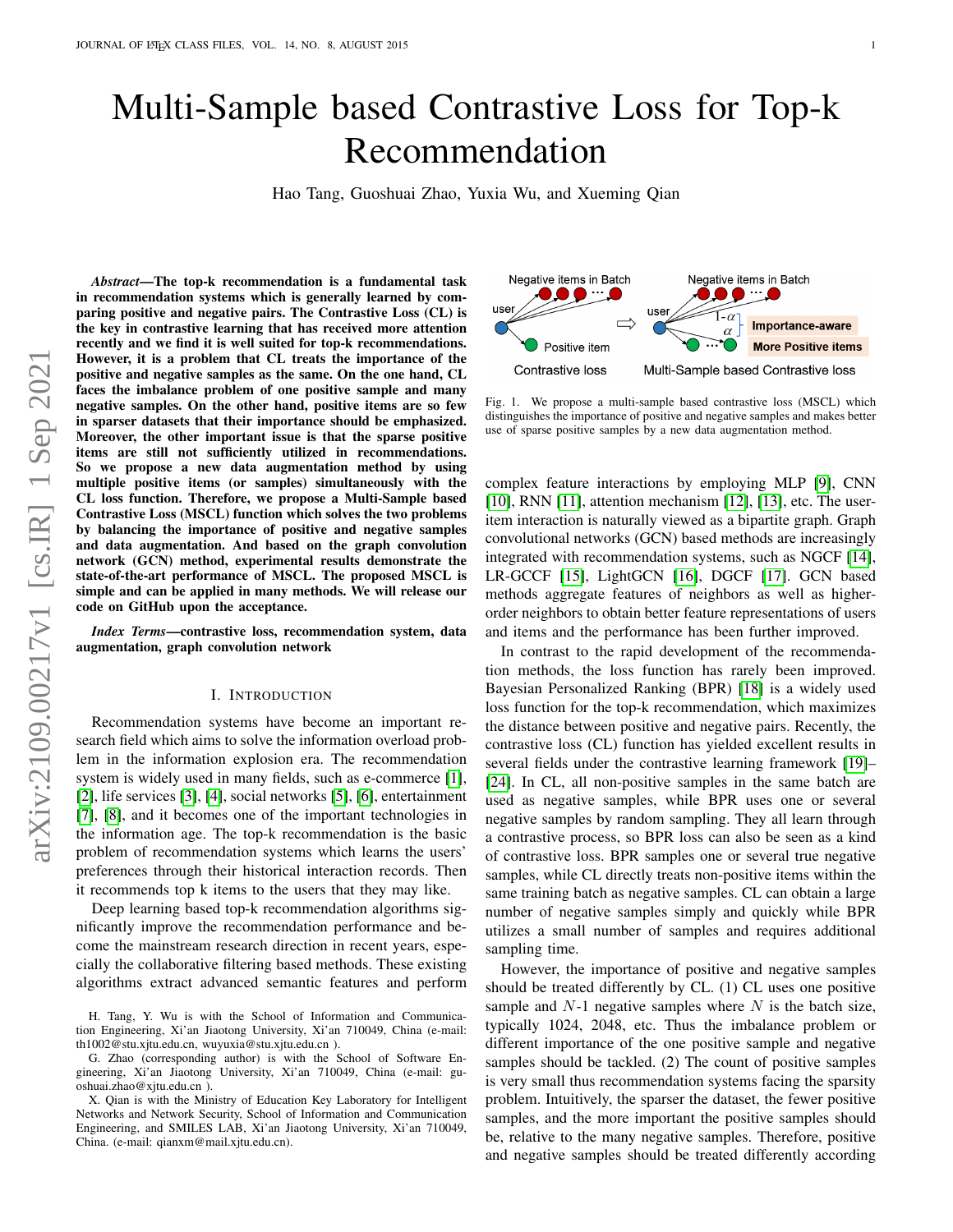to the above two reasons.

Another issue we concern about is the insufficient use of positive samples in the top-k recommendation. As mentioned before, there are very limited positive items of each user in the recommendation system. How to make full use of the existing positive samples is a key problem. Data augmentation methods help to solve this problem. Data augmentation methods in the recommendation system are generally based on graph structures, such as edge or node dropout, masking features, random walk and so on. The potential of the combined use of positive samples is not exploited.

To solve the above problems, we propose a new CL based loss function and the basic idea is shown in Fig. 1. For the first problem, we distinguished their different importance by adjusting the weights of positive and negative samples. The hyperparameter  $\alpha$  is the weight of the positive samples which represents their importance. To make better use of positive items, we propose a new data augmentation method by using multiple positive samples simultaneously. This data augmentation makes better use of positive samples for the training space can be expanded because of different combinations of multiple positive samples. In the original situations, how many items the user has interacted with can be interpreted as how many cases the user can encounter. By a random combination of multiple items, the user can encounter more cases, thus expanding the training space. Moreover, this data augmentation can be used for many other types of data, not just graph data.

In summary, we propose a contrastive loss function based on multiple (positive and negative) samples, which is named as Multi-Sample based Contrastive Loss (MSCL). The main contributions of this paper are summarized as follows:

- We propose a simple but effective loss function, MSCL, which improves the contrastive loss to make it suitable for the recommendation system. MSCL can be applied to many models of recommendation system and is much better than the traditional BPR loss.
- The MSCL function distinguishes the importance of positive and negative samples by weighting. It helps to address the imbalance problem of positive and negative samples as well as to enhance the importance of positive samples in sparser datasets.
- We propose a new data augmentation method by using multiple positive samples simultaneously which makes better use of the positive samples.
- Experimental results demonstrate the state-of-the-art performance and many other advantages, such as broad applicability, high training efficiency. MSCL is suitable for the top-k recommendation, and it makes the simple and basic MF more competitive.

The rest of this paper is organized as follows: In Section II, related works are briefly reviewed. To verify the effectiveness of MSCL, we design sLightGCN MSCL which combines MSCL with the best baseline as our method in Section III. Experiments and discussions are shown in Section IV. Section V discusses the advantages of MSCL with more experiments. Conclusions are drawn in Section VI.

# II. RELATED WORK

In this section, we briefly review related works: the contrastive loss and graph data augmentation methods. Differences between ours and existing works are also presented.

#### *A. Contrastive Loss (CL)*

The contrastive loss has become an excellent tool in unsupervised representation learning. It aims to maximize the similarities of positive pairs and minimize that of negative pairs [\[19\]](#page-10-18), [\[20\]](#page-10-19), [\[25\]](#page-11-1)–[\[27\]](#page-11-2). The contrastive loss function is widely used for many kinds of data, such as images, text, audio, graphs, etc. It has been applied in the field of recommendation [\[28\]](#page-11-3), [\[29\]](#page-11-4).

Broadly speaking, functions that use pairwise contrastive learning processes are contrastive loss functions which have many forms. BPR and triplet loss are the basic contrastbased and widely used loss functions. BPR [\[18\]](#page-10-17) loss aims to maximize the distance between positive pair and negative pair, which is proposed for the ranking task and widely used in the top-k recommendation. Triplet loss [\[30\]](#page-11-5)–[\[32\]](#page-11-6) can be used to train samples with small differences, especially for human faces. The samples are triplets (anchor, positive, negative). The triplet loss is calculated by optimizing the distance between the anchor and positive samples to be smaller than the distance between the anchor and negative samples.

However, they employ limited pairs of samples. Contrastive loss functions based on multiple pairs of samples are more efficient which contain Multi-class N-pair loss, InfoNCE loss, Non-Parametric Softmax Classifier, NT-Xent loss. Multi-class N-pair loss [\[33\]](#page-11-7) is proposed from a deep metric learning perspective, which greatly improves the triplet loss by jointly pushing out multiple negative samples at each update. InfoNCE loss [\[34\]](#page-11-8)–[\[36\]](#page-11-9) is proposed by maximizing a lower bound on mutual information based on Noise-Contrastive Estimation. Non-Parametric Softmax Classifier [\[37\]](#page-11-10) is presented by maximizing distinction between instances via a novel non-parametric softmax formulation in an unsupervised feature learning approach. They come from different fields and formula derivation but share a similar form. NT-Xent loss (the normalized temperature-scaled cross entropy loss) [\[19\]](#page-10-18), [\[24\]](#page-11-0) is proposed on these bases, but with the minor difference that the denominator does not contain positive samples. All of them are widely used in contrastive learning framework and always obtain the state-of-the-art results.

The contrastive loss is used in the recommendation system in the contrastive learning framework for recommendation recently. SGL [\[28\]](#page-11-3) is proposed for top-k recommendation, CL4SRec [\[29\]](#page-11-4) is used for sequential recommendation. But none of them has improved CL to fit the recommendation field.

## *B. Graph Data Augmentation*

The user-item interaction records in recommendation systems are naturally viewed as bipartite graphs. Graph-based data augmentation is widely used and studied in graph contrastive learning, which contains both traditional subgraph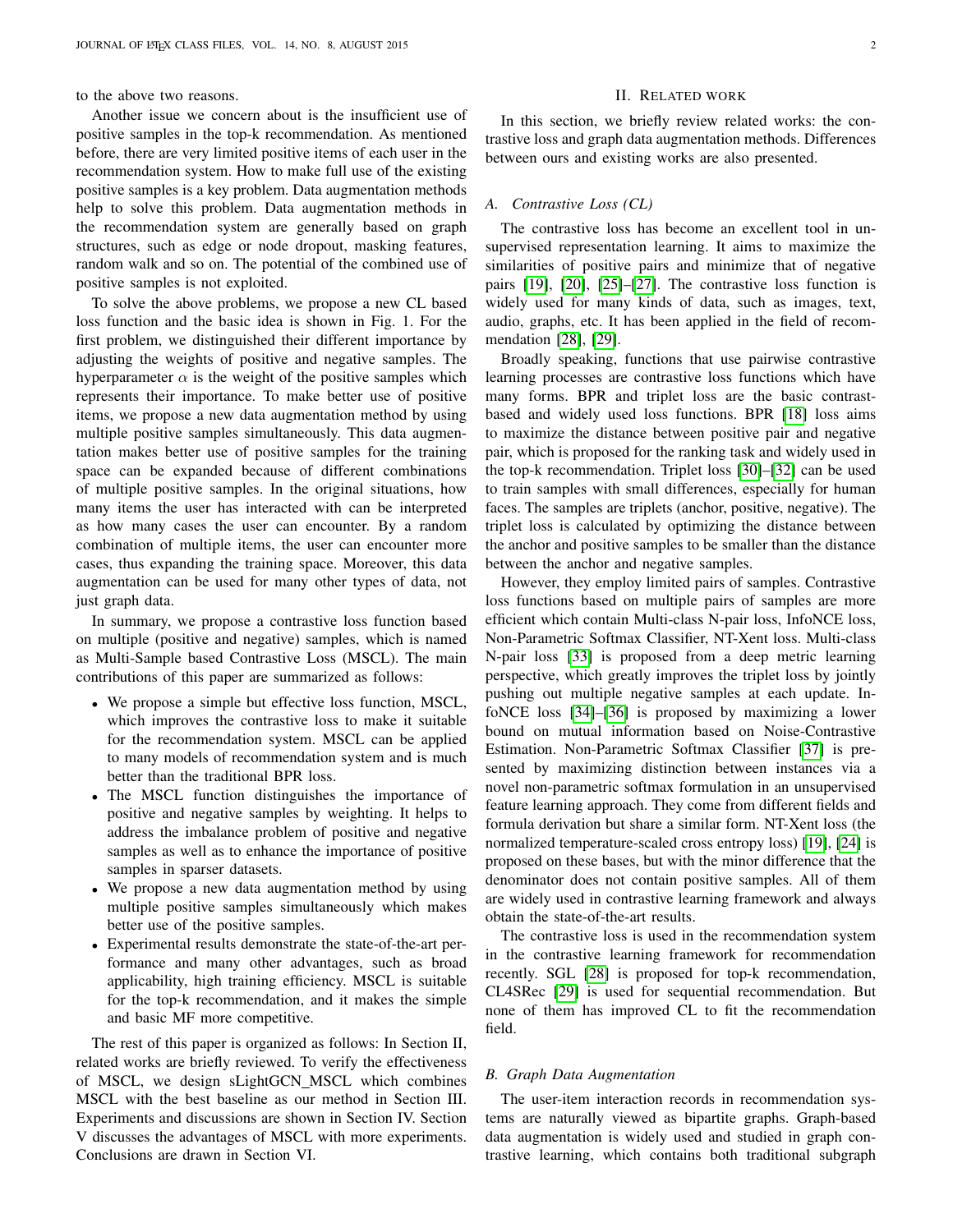sampling methods and recently proposed methods [\[24\]](#page-11-0), [\[28\]](#page-11-3), [\[38\]](#page-11-11)–[\[41\]](#page-11-12). User and item are inherently linked and dependent on each other in the user-item bipartite graph. Data augmentation for GCN is also challenging due to the complex, non-Euclidean structure of the graph, and few works study the data augmentation of graphs. Therefore, graph data augmentation must be tightly integrated with the graph rather than replicating the methods used in Computer Vision and Natural Language Processing domains.

Graph data augmentation conforms to the basic assumptions of graph data processing. Node dropping assumes that edge vertex missing does not alter semantics. Edge perturbation is considered to improve the robustness of the semantics against connectivity changes. Masking node features enhance semantic robustness by losing some attributes for each node. Subgraphs assume that local structure can hint the complete semantics [\[24\]](#page-11-0).

The graph augmentation can be divided into two types, feature-space augmentations and structure-space augmentations: (1) feature-space augmentations are realized by modifying initial node features, such as masking features or adding Gaussian noise, and (2) structure-space augmentations operate on graph structure by adding or removing nodes or edges (edge perturbation), sub-sampling or subgraphs by random walk, or generating different views using shortest distances or diffusion matrices [\[40\]](#page-11-13).

Recently, Zhu et al. [\[41\]](#page-11-12) proposes adaptive graph augmentation to design augmentation schemes that tend to keep important structures and attributes unchanged while the unimportant links and features are perturbed. Zhao et al. [\[42\]](#page-11-14) utilizes a neural edge predictor to predict likely edges for graph augmentation to improve node classification performance. For top-k recommendations, the latest work, SGL [\[28\]](#page-11-3), uses three operators on the graph structure, namely node dropout, edge dropout and random walk. And experimental results show that the edge dropout performs the best.

# *C. Differences with Existing Works*

Differences with existing CL functions: Many works are done just using the CL function in the contrastive Learning framework. SGL in the recommendation system employs a multi-tasking mechanism with joint use of CL and BPR. Despite some improvements are proposed on CL, such as soft contrastive loss [\[43\]](#page-11-15), debiased contrastive loss [\[44\]](#page-11-16), they all treat the weights of the positive sample and negative samples as the same. And the problem of imbalanced positive and negative samples is still not be concerned. More importantly, how to adapt CL to recommendation systems is a new topic worth investigating, especially to emphasize the importance of positive samples on sparser datasets. Thus, the proposed importance-aware CL is different from the previous works.

Differences with existing graph data augmentation: Existing graph data augmentations in the recommendation system are common methods in the graph field. How to make full use of the limited positive samples to obtain better results, especially for the recommendation system is an important task and challenge for data augmentation. We randomly sampled a fixed

number within one-hop neighbors which is not the same as random dropout or subgraph by random walk on multiple hops. More importantly, our method is a structure-space based augmentation, and traditional structure-space based methods are generally work in the aggregation process of GCNs. The traditional augmented data are used one by one under the same loss which is a serial approach. We use multiple positive samples at the same time and combine them explicitly with the loss function which is a parallel way for better constraints.

#### III. METHODOLOGY

We designed a method named as sLightGCN MSCL which combine MSCL with a strong baseline as shown in Fig. 2. to verify the effectiveness of the proposed loss function. It should be noted that our approach is model-agnostic and can be applied to many methods of recommendation systems. In this section, we first briefly describe the basic methods LightGCN, then focus on the MSCL function, and finally analyze the time complexity.

# *A. Basic Method*

Recently, graph related methods have shown excellent performances, which treat user-item interactions as graph structures and adopt graph convolution network. Combined with collaborative filtering, NGCF [\[14\]](#page-10-13), LR-GCCF [\[15\]](#page-10-14), LightGCN [\[16\]](#page-10-15), etc. are excellent models for top-k recommendation.

LightGCN is the state-of-the-art method and is introduced here as our main baseline. This model includes only the most essential component in GCN - neighborhood aggregation - for collaborative filtering which is much easier to implement and train and gains substantial improvements. Then neighborhood aggregation is defined as follows:

$$
e_u^{(k+1)} = \sum_{i \in \mathcal{N}_u} \frac{1}{\sqrt{|\mathcal{N}_u|} \sqrt{|\mathcal{N}_i|}} e_i^{(k)} \tag{1}
$$

$$
e_i^{(k+1)} = \sum_{u \in \mathcal{N}_i} \frac{1}{\sqrt{|\mathcal{N}_i|} \sqrt{|\mathcal{N}_u|}} e_u^{(k)}.
$$
 (2)

where  $u, i$  denote the user and the item in the user-item graph,  $e_u^{(k)}$ ,  $e_i^{(k)}$  respectively denote embeddings of u, i of the k-th layer. Specially,  $k = 0$  represents the initialized latent vector;  $\mathcal{N}_u$  and  $\mathcal{N}_i$  represent the set of the neighbors of target u and  $i$ , relatively. The final embedings of users and items are:

$$
e_u = \sum_{k=0}^{K} \alpha_k e_u^{(k)} \tag{3}
$$

$$
e_i = \sum_{k=0}^{K} \alpha_k e_i^{(k)} \tag{4}
$$

where K is the numbers of layers;  $\alpha_k$  denotes the importance of the  $k$ -th layer embedding, and they can be treated as a hyper-parameter to be tuned manually, or as a model parameter to be optimized automatically. Following the original paper of LightGCN, the mean of embeddings from all layers are adopted as the final embeddings, that is  $\alpha_k=1/(K+1)$ .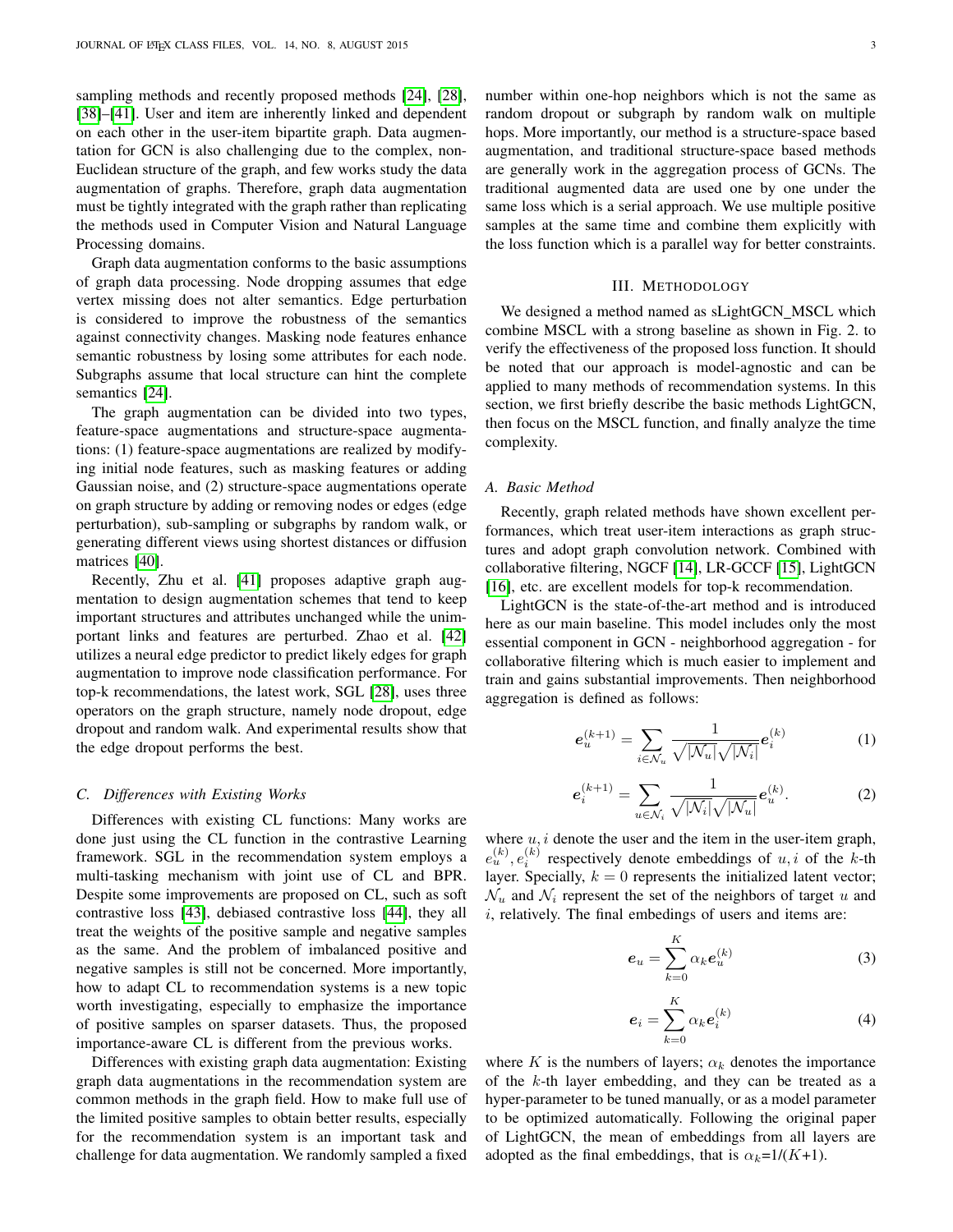

Fig. 2. An illustration of our method. Many models can be used as the encoder, LightGCN is used here as an example.

LightGCN-single, a variant of LightGCN are also proposed in the paper, where only the k-th embeddings,  $e_u^{(k)}$ ,  $e_i^{(k)}$ , are used as final embeddings. This variant, instead of the original LightGCN, is used here for its better performance and is named sLightGCN for short.

The BPR loss is used for training in LightGCN. We present it here for comparison with MSCL.

$$
L_{BPR} = \sum_{(u,i,j)\in O} -\log \sigma \left(\hat{y}_{ui} - \hat{y}_{uj}\right) \tag{5}
$$

where  $\sigma(\cdot)$  is the logistic sigmoid function.

#### *B. Multi-Sample based Contrastive Loss (MSCL)*

*1) The Basic Contrastive Loss (CL) :* Refer to some recent works [\[19\]](#page-10-18), [\[24\]](#page-11-0), we use the NT-Xent as the original contrastive loss function and then adapt it to the recommendation field.

The NT-Xent is:

$$
L = -\log \frac{\exp\left(\sin\left(z_i, z_j\right)/\tau\right)}{\sum_{k=1, k \neq i}^N \exp\left(\sin\left(z_i, z_k\right)/\tau\right)}
$$
(6)

where  $sim(z_i, z_j) = z_i^{\top} z_j / ||z_i|| ||z_j||$ , and  $z_i$ ,  $z_j$  means the embeddings of sample  $i, j$  in a minibatch, N is the batch size,  $\tau$  denotes the temperature parameter. To fit the recommendation domain, we rewrite it as  $L_{CL}$ :

$$
f(u, i) = e_u^{\top} e_i / ||e_u|| ||e_i||
$$
 (7)

$$
L_{CL} = -\frac{1}{N} \sum_{(u,i)\in D} \log \frac{\exp(f(u,i^{+})/\tau)}{\sum_{i\in I^{-}} \exp(f(u,i)/\tau)}
$$
  
= 
$$
-\frac{1}{N} \sum_{(u,i)\in D} \left( f(u,i^{+})/\tau - \log \sum_{i\in I^{-}} \exp(f(u,i)/\tau) \right)
$$
(8)

where  $D = \{(u, i), u \in U, i \in I\}$  is a training batch; U, I is the set of users and items, respectively;  $i^{+}$  means the positive sample of target user  $u$ , and  $I^-$  is the set of negative samples.  $f(u, i)$  is the cosine similarity of the  $(u, i)$  pair based on their embeddings. We follow the sampling strategy used in [\[19\]](#page-10-18), [\[24\]](#page-11-0) that the other non-positive samples in the same batch are seen as negative samples.

*2) Importance-aware CL (ICL) :* In the basic contrastive loss, the minus sign is preceded by one positive sample, followed by the sum of  $N-1$  negative samples which results in imbalance problems. In addition, emphasizing the importance of positive samples on sparser datasets is also a problem we want to address. These two problems can be solved together by weighting, an effective and common practice. The importance of positive and negative samples can be adjusted which helps to better backpropagate and make the training more effective. We name the modified CL as importance-aware CL, which is:

$$
L_{ICL} = -\frac{1}{N} \sum_{(u,i)\in D} \left( \alpha f(u,i^+)/\tau \right)
$$

$$
- (1-\alpha) \log \sum_{i\in I^-} \exp \left( f(u,i)/\tau \right) \right) \tag{9}
$$

where  $\alpha$  is a hyperparameter and  $\alpha \in [0, 1]$ .

When  $\alpha = 0.5$ , the  $L_{ICL}$  is the same as  $L_{CL}$ . Because problems in the analysis are inevitable,  $\alpha = 0.5$  is not optimal in general. When  $\alpha > 0.5$ , it means that N-1 negative samples need more weights and relatively more losses to be optimized. When  $\alpha$  < 0.5, it means that the positive samples need to be given more attention, and it may be because there are too few positive items for users in the recommendation system. The weighting method is simple yet effective in adapting to a variety of datasets.

*3) Multiple Positive Samples based CL (MCL):* To address the problem that positive samples are insufficiently used, we propose a new data augmentation method that uses multiple positive samples simultaneously. We propose a multi-path based method to use multiple positive samples under the supervision of CL function. The conventional approach is to use a random batch of data and a loss function to form a learning path after the model is computed. We extend this idea by randomly sampling  $M$  positive samples to form  $M$  paths. The target user is optimized by  $M$  positive samples. The final loss is the sum of M loss functions which is calculated simply and effectively. Thus, the multiple positive samples based CL is:

$$
L_{MCL} = \sum_{m=1}^{M} L_{CL}^{m}
$$
 (10)

where  $M$  is a hyperparameter which is the number of used positive samples.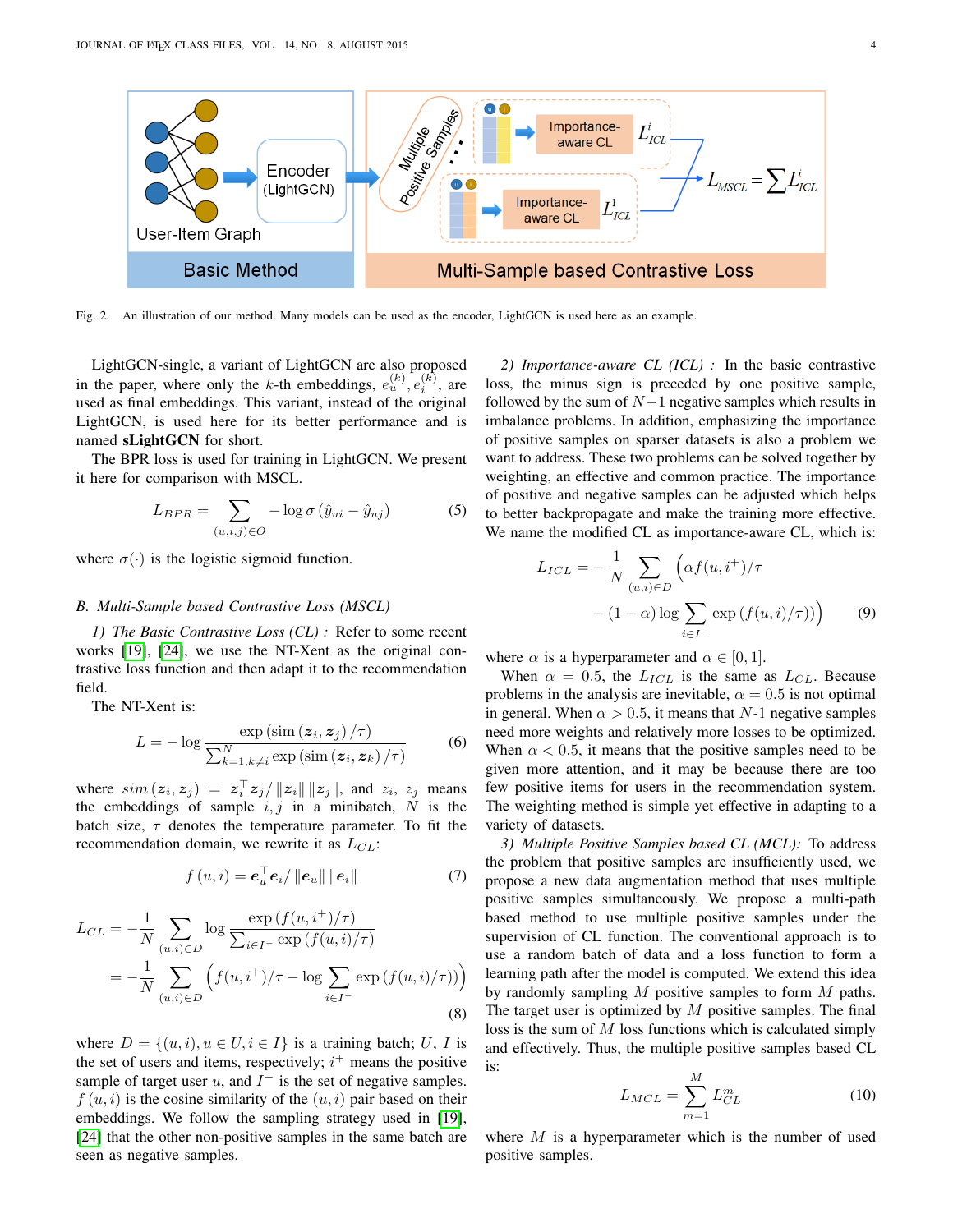This data augmentation comes with many benefits. (1) We keep the same training process of MSCL and the original one, but the difference is theof samples used for each training. Suppose the user has  $L$  positive samples, there are  $C_L^1$ (Combination formula) possible cases by random sampling for the user at each training time in the original way. MSCL uses  $M$  positive samples simultaneously for the user, so there are  $C_L^M$  possible cases for each training. Therefore, the M positive samples greatly increase the cases that users can encounter. This makes augmentation and better usage of the existing positive items. (2) Positive and negative samples form a comparison, thus the expanded positive samples also enlarge the comparable cases. (3) Furthermore, we integrate this augmentation with the loss function explicitly in a parallel way to facilitate more and better constraint and backpropagation for the user. (4) And this data augmentation method can be widely applied to graph data as well as various other types of data.

*4) Multi-Sample based CL (MSCL):* We have elaborated on our two improvements, ICL and MCL. These two improvements are proposed from different perspectives. Combining them together can solve the two problems for the top-k recommendation. In this case, multiple positive samples and many negative samples are used at the same time. Therefore, we term it as Multi-Sample based Contrastive Loss, which is defined as follows:

$$
L_{MSCL} = \sum_{m=1}^{M} L_{ICL}^m \tag{11}
$$

Their combination forms a logic for this paper: using multiple (positive and negative) samples and solve the problems that exist in them. The proposed function is simple and effective. Two hyperparameters are introduced, but they are easy to tune.

#### *C. Model Prediction*

The model prediction is defined as the inner product of the user and item final embeddings:

$$
\hat{y}_{ui} = \boldsymbol{e}_u^T \boldsymbol{e}_i \tag{12}
$$

Based on this prediction, the top-k most similar items are recommended to the user.

The proposed MSCL is used for model training, and the method is named as sLightGCN MSCL. MSCL replaces the BPR loss which is used in the original LightGCN. Except for the proposed loss function, our method remains the same as the LightGCN. The L2 regularization for all parameters is also used following LightGCN, and it is omitted here for clarity.

## *D. Complexity Analyses*

In this subsection, we analyze the complexity of sLight-GCN\_MSCL following SGL [\[28\]](#page-11-3). Since sLightGCN\_MSCL does not introduce trainable parameters and there is no change of model prediction, the spatial complexity and the time complexity of the model inference are the same as LightGCN. The complexity of sLightGCN\_MSCL can be divided into two parts, that of sLightGCN and MSCL, and they are  $O(2|E|) + O(2|E|Lds|E|/N)$ ,  $O(mN|E|ds)$ , where E is the edge in the user-item interaction graph,  $L, s, m$  denote the number of GCN layers, the number of epochs, the number of multiple positive samples, and  $d, N$  denote the embedding size, the batch size, respectively. For comparison, that of the BPR loss is  $O(2|E|ds)$ .

In fact, the overall amount of calculation is significantly reduced because the number of training epoch is substantially reduced due to better convergence performance as shown in training efficiency in section V. MSCL is  $O(mN/2)$  times larger than the computational cost of BPR, but this is a simple inner product which is directly accelerated by matrix operations through the GPU. Therefore, there is no significant increase in training time in each epoch as can be seen in section V.

# IV. EXPERIMENTS

We first introduce the basic information related to the experiments, such as datasets, evaluation metrics, and hyperparameter settings. sLightGCN MSCL is compared with many strong baselines. We conduct ablation studies to verify the effectiveness of the proposed improvements. The main hyperparameters of sLightGCN\_MSCL are discussed in detail.

# *A. Datasets*

To evaluate the effectiveness of MSCL, we conduct experiments on three benchmark datasets: Yelp2018 [\[16\]](#page-10-15), [\[28\]](#page-11-3), Amazon-Book [\[16\]](#page-10-15), [\[28\]](#page-11-3), and Alibaba-iFashion [\[2\]](#page-10-1), [\[28\]](#page-11-3).

Yelp2018: Yelp2018 is adopted from the 2018 edition of the Yelp challenge. The local businesses like restaurants and bars are viewed as the items.

Amazon-book: Amazon-review is a widely used dataset for product recommendation and Amazon-book from the collection is selected.

Alibaba-iFashion: Alibaba-iFashion is a large and rich dataset for Fashion Outfit recommendation. 300k users and all their interactions over the fashion outfits are randomly sampled by SGL [\[28\]](#page-11-3). It is quite sparse, which is a significant difference from the first two datasets.

TABLE I STATISTICS OF THE DATASETS.

| Dataset          | <b>Users</b> | <b>Items</b> | Interactions | Density |  |
|------------------|--------------|--------------|--------------|---------|--|
| Yelp2018         | 31.668       | 38,048       | 1.561.406    | 0.00130 |  |
| Amazon-Book      | 52,643       | 91.599       | 2.984.108    | 0.00062 |  |
| Alibaba-iFashion | 300,000      | 81.614       | 1,607,813    | 0.00007 |  |

Three datasets vary significantly in domains, size, and sparsity. The statics of the processed datasets are summarized in Table I. For comparison purposes, we directly use the split data provided in SGL [\[28\]](#page-11-3).

## *B. Evaluation Metrics*

Following NGCF, LightGCN, and SGL [\[14\]](#page-10-13), [\[16\]](#page-10-15), [\[28\]](#page-11-3), two widely used evaluation metrics, Recall@K and NDCG@K where K=20, are used to evaluate the performance of top-k recommendation. Recall measures the number of items that the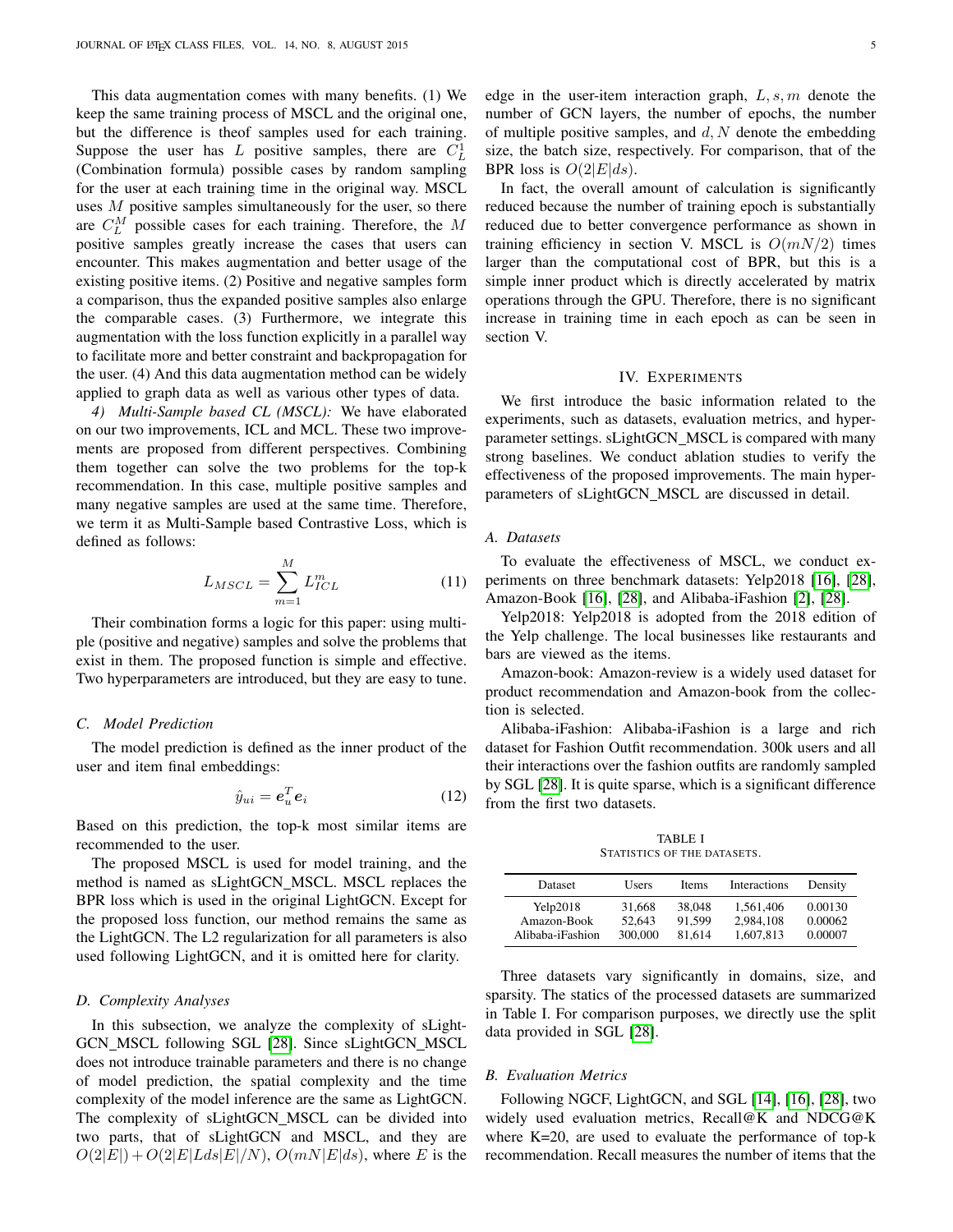|                                                 |                                      | Yelp2018                             |                                      | Amazon-Book                          |                                      | Alibaba-iFashion                     |
|-------------------------------------------------|--------------------------------------|--------------------------------------|--------------------------------------|--------------------------------------|--------------------------------------|--------------------------------------|
| Method                                          | Recall                               | <b>NDCG</b>                          | Recall                               | <b>NDCG</b>                          | Recall                               | <b>NDCG</b>                          |
| MF                                              | 0.0441                               | 0.0353                               | 0.0329                               | 0.0249                               | 0.1020                               | 0.0474                               |
| <b>NGCF</b><br>LR-GCCF<br>LightGCN<br>sLightGCN | 0.0579<br>0.0591<br>0.0639<br>0.0649 | 0.0477<br>0.0485<br>0.0525<br>0.0525 | 0.0344<br>0.0378<br>0.0411<br>0.0469 | 0.0263<br>0.0292<br>0.0315<br>0.0363 | 0.1043<br>0.1110<br>0.1078<br>0.1160 | 0.0486<br>0.0529<br>0.0507<br>0.0553 |
| Mult-VAE<br>SGL                                 | 0.0584<br>0.0675                     | 0.0450<br>0.0555                     | 0.0407<br>0.0478                     | 0.0315<br>0.0379                     | 0.1041<br>0.1126                     | 0.0497<br>0.0538                     |
| LightGCN_MSCL(ours)<br>sLightGCN_MSCL(ours)     | 0.0681<br>0.0691                     | 0.0564<br>0.0568                     | 0.0500<br>0.0580                     | 0.0391<br>0.0466                     | 0.1144<br>0.1201                     | 0.0546<br>0.0578                     |

TABLE II OVERALL PERFORMANCE COMPARISON

user likes in the test data that has been successfully predicted in the top-k ranking list. NDCG considers the positions of the items and higher scores are given if the items are ranked higher. It is a metric about ranking and thus is important for the top-k recommendation. The larger the values, the better the performance for both metrics.

#### *C. Hyper-parameter Settings*

We implement our proposed method on top of the official code of LightGCN<sup>[1](#page-5-0)</sup> based with Pytorch. We replace the loss function and follow LightGCN's settings as much as possible. The embedding size is fixed to 64 and the default batch size is 2048 for all models. The learning rate and L2 regularization coefficients are chosen by grid search in the range of  $\{0.0001, 0.001, 0.01\}$  and  $\{1e-5, 1e-4, \dots, 1e-2\}$ . These are hyper-parameters of the original LightGCN. We adjust hyper-parameters of MSCL,  $M$  and  $\tau$ , in the ranges  $\{1, 3, 5, \cdots, 15\}, \{0.1, 0.2, 0.5, 1.0\},$  respectively. And  $\tau$  is 0.1 or 0.2 usually. The weight  $\alpha$  is adjust in [0.4,0.7].

#### *D. Compared Methods*

To demonstrate the performance of our method, we select many strong baselines for comparison. NGCF [\[14\]](#page-10-13), LR-GCCF [\[15\]](#page-10-14), LightGCN [\[16\]](#page-10-15) are the competing baselines with GCN of top-k recommendation recently which having shown to outperform several methods including GC-MC [\[45\]](#page-11-17), PinSage [\[46\]](#page-11-18), NeuMF [\[9\]](#page-10-8) since the previous works [\[14\]](#page-10-13)–[\[16\]](#page-10-15). The latest methods, SGL [\[28\]](#page-11-3), is also selected which is a selfsupervised based method. In addition, the basic method and the variable autoencoder-based methods, MF and Mult-VAE, are compared.

MF: This is a traditional method based on matrix factorization which is based only on the embeddings of users and items, namely  $e_u$  and  $e_i$ .

<span id="page-5-0"></span>NGCF [\[14\]](#page-10-13): NGCF integrates the bipartite graph structure into the embedding process based on the graph convolutional network. It explicitly exploits the collaborative signal in the form of high-order connectivities by propagating embeddings on the graph structure.

LR-GCCF [\[15\]](#page-10-14): This method enhances the recommendation performance with less complexity by removing the nonlinearity. The final embeddings are the same as NGCF.

LightGCN and sLightGCN [\[16\]](#page-10-15): LightGCN is the state-ofthe-art GCN based collaborative filtering model, and sLight-GCN is a variant. They are described in detail in Section III.

Mult-VAE [\[47\]](#page-11-19): Mult-VAE extends variational autoencoders (VAEs) to collaborative filtering and uses a multinomial likelihood for the data distribution. Besides, it introduces an additional regularization parameter for optimization. It can be seen as a special case of self-supervised learning(SSL) for recommendation.

SGL [\[28\]](#page-11-3): SGL is the latest baseline for top-k recommendations. It introduces self-supervised learning into the recommendation system based on the contrastive learning framework. It is implemented on LightGCN and uses a multitask approach that unites the contrastive loss and the BPR loss function. SGL mainly benefits from graph contrastive learning to reinforce user and item representations. Following the paper, the edge drop based SGL achieving the best performance are adopted here.

## *E. Performance Comparison*

The performance comparison on the three datasets is shown in Table II. The best results are shown in bold while underlined scores are the second best. We follow the experimental results of SGL [\[28\]](#page-11-3), except for MF, LR-GCCF, and our methods. After statistical analysis, the standard deviations on Recall and NDCG are not big than  $\pm 0.0002$  under different initialization seeds. We have the following observations:

MF is the most basic and simplest method and performs the worst. NGCF, LR-GCCF, and LightGCN are GCN based methods. NGCF achieved improvements relative to MF by introducing the GCN method into top-k recommendations, especially on the Yelp2008 dataset. LR-GCCF, LightGCN and sLightGCN can be seen as improvements of NGCF. Their performances are better than NGCF, and these results are consistent with the performance in the original paper. These three methods show the significant role of graph convolution methods in recommendation systems. LightGCN is the strongest baseline and becomes the basis for subsequent methods, such as SGL and our method. LightGCN removes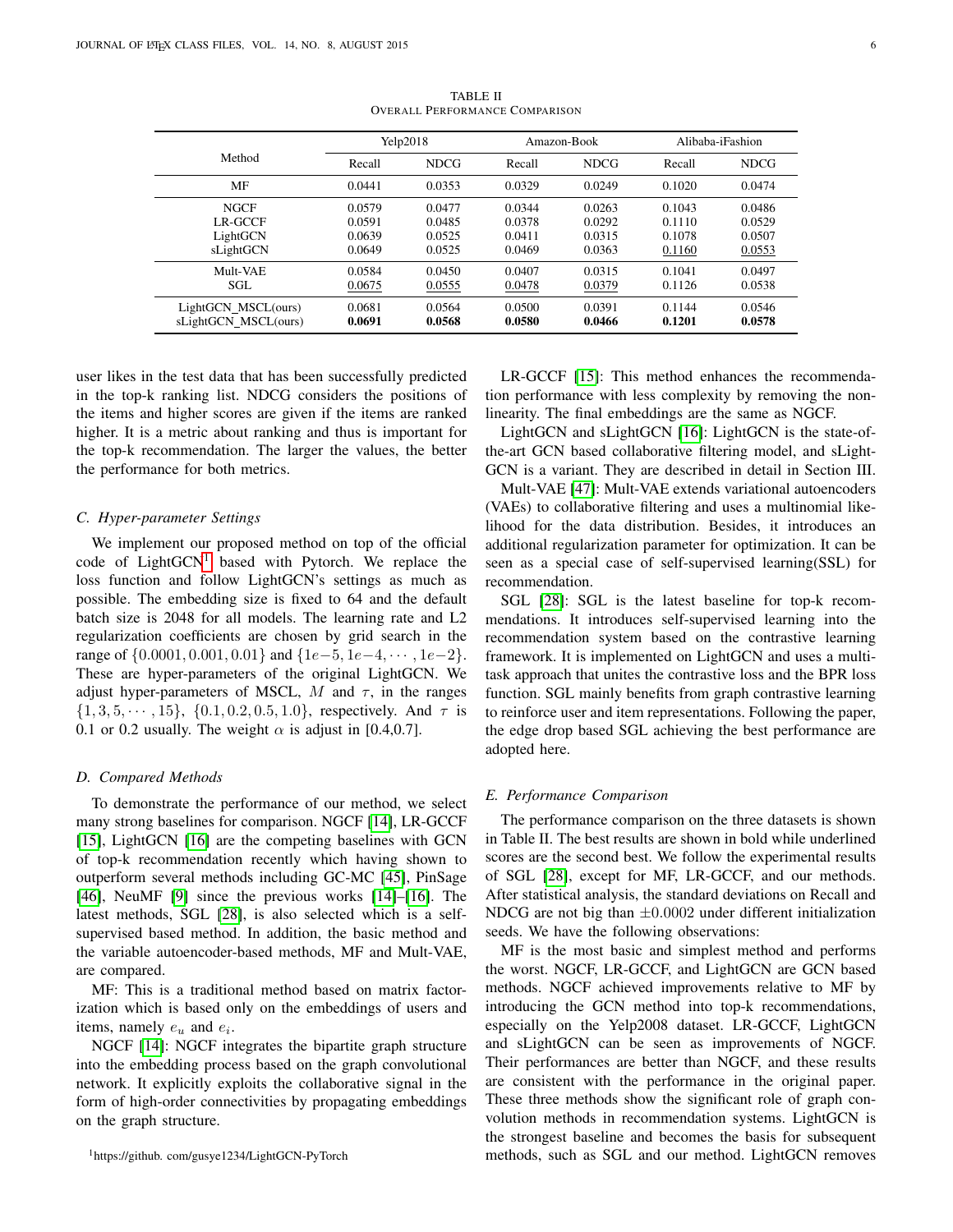|             |                  |                        | .      |             |        |             |        |                  |
|-------------|------------------|------------------------|--------|-------------|--------|-------------|--------|------------------|
|             |                  |                        |        | Yelp2018    |        | Amazon-Book |        | Alibaba-iFashion |
| Loss        | Importance-aware | Multi-positive samples | Recall | <b>NDCG</b> | Recall | <b>NDCG</b> | Recall | <b>NDCG</b>      |
| CL          |                  |                        | 0.0655 | 0.0541      | 0.0480 | 0.0399      | 0.1152 | 0.0556           |
| ICL         |                  |                        | 0.0668 | 0.0548      | 0.0544 | 0.0437      | 0.1165 | 0.0558           |
| MCL         |                  |                        | 0.0677 | 0.0559      | 0.0516 | 0.0425      | 0.1184 | 0.0573           |
| <b>MSCL</b> |                  |                        | 0.0691 | 0.0568      | 0.0580 | 0.0466      | 0.1201 | 0.0578           |

TABLE III A BLATION STUDY

the nonlinear activation layer and learning parameters making the model more applicable to recommendation systems rather than simply employing GCN which illustrates that the GCN method should be modified to fit the recommendation system.

Mult-VAE and SGL are methods that belong to selfsupervised learning (SSL). The results of Mult-VAE are generally better than NGCF, indicating that the variational auto-encoder based method and self-supervised learning is competitive for recommendation. The results of SGL show that it has a clear boost compared with LightGCN and suboptimal results are obtained on two datasets which demonstrates the advancement of contrastive learning methods.

The proposed sLightGCN\_MSCL is the best among all methods. LightGCN MSCL is also listed as a variant of our method, which is also superior to other methods. Compared to the latest and best method SGL, the improvements of sLightGCN MSCL on Yelp2018, Amazon-Book, and Alibaba-iFashion are 2.37%, 21.34%, 6.67% on Recall, 2.34%, 22.96%, 7.43% on NDCG, respectively. SGL uses CL and BPR jointly in the multi-task learning approach without exploiting the potential of CL. Our approach is simpler and consumes less time which can be seen in Training Efficiency in Section V. This shows the correctness of improving CL.

#### *F. Ablation Study*

MSCL combines two components, the different importance of positive and negative samples and the use of multiple positive samples. ICL, MCL denote importance-aware CL and multiple positive samples based CL respectively. They are shown in Equations (8)-(10).

*1) The effectiveness of the two components:* Detailed ablation studies demonstrate the effectiveness of our two components as shown in Table III. The comparison of CL and ICL, MCL and MSCL show the effectiveness of adding weights to distinguish the importance of positive and negative samples. The comparison of CL and MCL, ICL and MSCL illustrate the effectiveness of data augmentation based on multiple positive samples. All the results, the two evaluation metrics on three datasets in these four comparison groups, in Table III consistently demonstrate the effectiveness of the two components.

Besides, we find the three datasets perform differently on the two components. Amazon-Book benefits more from adding weights to distinguish the importance while the other two datasets improve more significantly on multiple positive samples. This shows that the proposed two components are effective, but perform differently depending on the dataset.

*2) Detailed analysis about the role of multiple positive samples:* More comparisons in training tend to yield better results such as a large batch size. Our data augmentation approach of using multiple positive samples also increases the count of comparisons in each epoch. Therefore, one of the reasons for the good performance of multiple positive samples also involves more comparisons. However, we want to show that our proposed approach makes better use of positive samples, except for thecountof comparisons. Experiments with the same number of comparisons need to be done to exclude this factor. We expand the batch size of ICL to  $M^*N$  because a user is compared with  $M^*N$  items in MSCL, where N is the training batch size.

The results are shown in Fig. 3. Our method consistently outperforms the latter on the three datasets. Overall, the performance of the same batch size peaks and falls back as batch size increases, especially on Amazon-Book. And they are significantly worse than the performances of multiple positive samples when  $M=9$ . Yelp2018 and Alibaba-iFashion have the same trend of change in Fig. 3 which is different from that of Amazon-Book. This is consistent with the above observation in Table III that Yelp2018 and Alibaba-iFashion behave differently from Amazon-Book. In summary, the combination of multiple positive samples makes better use of the limited number of positive samples.

# *G. Discussion*

*1) Impact of the Weight:* We adjust the weight  $\alpha$  and the results are shown in Fig. 4. The results show that both weighting methods achieve better results relative to unweighted when  $\alpha$ is 0.5. The first two datasets both obtain the best performance at 0.45, while Alibaba-iFashion reaches the best at 0.60. The main reason for this difference is that Alibaba-iFashion is the sparsest dataset and has few positive samples of users. Each user has 49.3, 56.7, and 6.4 positive items on average on the three datasets, respectively. For Yelp2018 and Amazon-Book, the imbalance problem is the main issue, and thus thousands of negative samples do require relatively more weights to learn better. Compared to the other two datasets, positive items of Alibaba-iFashion are so few that positive samples should be more important and given more weight. This illustrates that the first two datasets benefit mainly from solving the imbalance problem and the last dataset benefits mainly from increasing the importance of a limited number of positive samples. It also demonstrates that the weighting approach can solve these two both problems to balance the importance of positive and negative samples and can adapt to different datasets, despite its simplicity.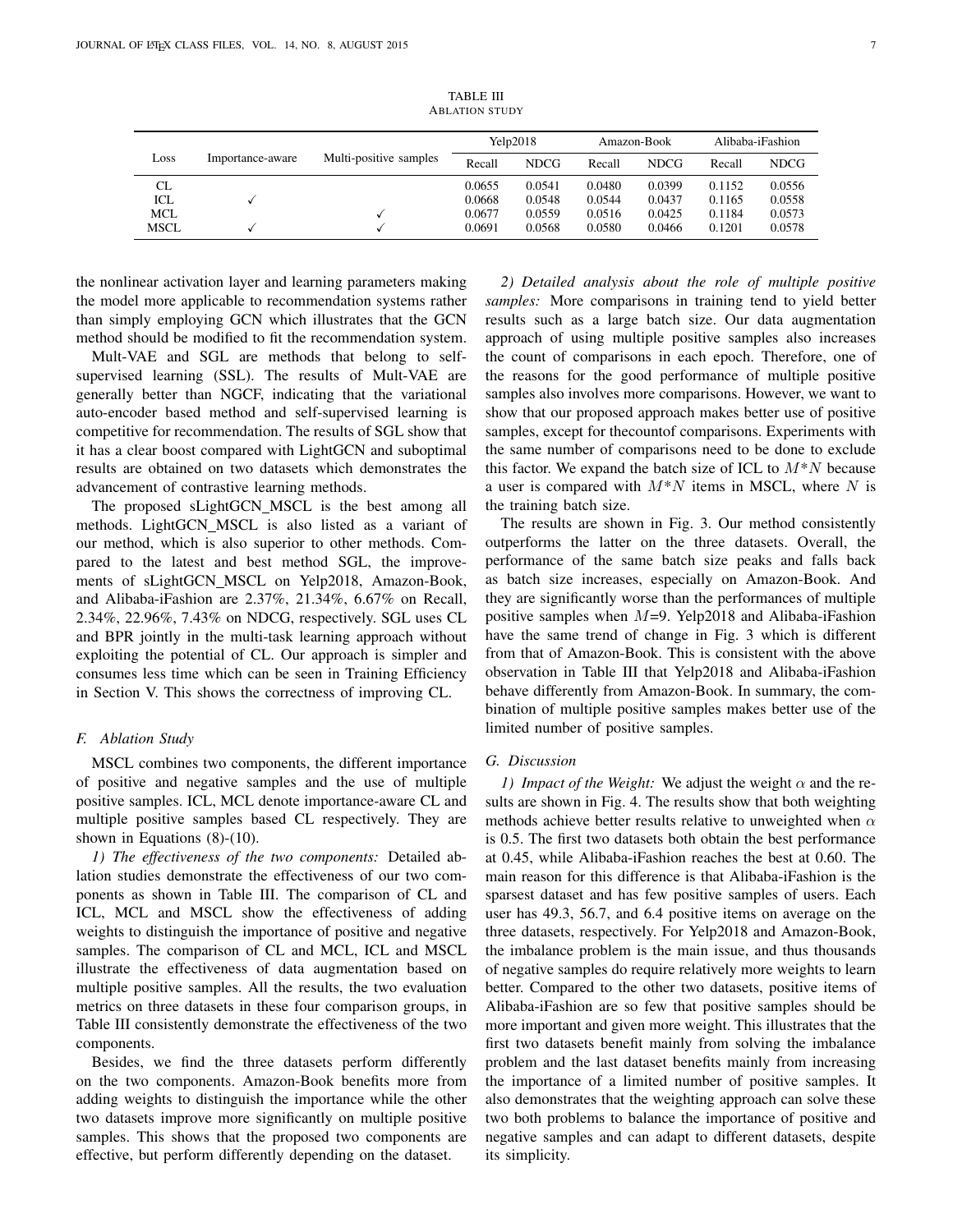

Fig. 3. Detailed analysis about the role of multiple positive samples. Our data augmentation approach also increases the count of comparisons in the same epoch. MSCL still better than the same size of comparisons which indicates MSCL makes better use of the limited number of positive samples.



Fig. 4. Impact of the weight  $\alpha$ . Different datasets have different optimal weights. Thousands of negative samples in the first two datasets should be given more weight. Alibaba-iFashion is too sparse and thus the positive samples are more important.



Fig. 5. Impact of the number of positive samples. The effectiveness of adding positive samples is consistently shown on both curve.

*2) Impact of the number of positive samples :* Both MSCL and MCL are able to illustrate the role of multiple positive samples and the results are shown in Fig. 5. All the results of MSCL and MCL with multiple positive samples are significantly better than those with only one positive sample on the left. So the proposed data augmentation method does make better use of the positive samples. MSCL and MCL have the same tend on the three datasets. As the number of positive samples increases, MSCL and MCL start with a significant improvement, and then change flatly. It can be seen from Fig. 5 that about 5 or 7 is appropriate, and more positive samples tend to be slightly better.

Besides, it is consistent with expectations that the results in the left bottom of each dataset in Fig. 5 are the worst which do not incorporate any improvements. It also shows that all results of MSCL are better than the MCL with the same number of positive samples, demonstrating the effectiveness of the importance-aware method.

## V. ADVANTAGES OF MSCL

We have obtained optimal results of MSCL by the method sLightGCN\_MSCL on top-k recommendation. We focus on the proposed loss function MSCL in this section. MSCL is simple and easy to implement, but it also has many other advantages, such as applicability, more suitable for the top-k recommendation, high training efficiency. In addition, MSCL improves the simplest and most basic model MF significantly making it more valuable for applications. Finally, as an extension, we verify that the problems and the improvements of this paper are also generalizable to multiple samples based BPR function.

#### *A. Applicability of MSCL*

To show the applicability of MSCL, we apply it to many methods and compare it with the BPR loss, and methods with these two loss are named as "\*-MSCL", "\*-BPR".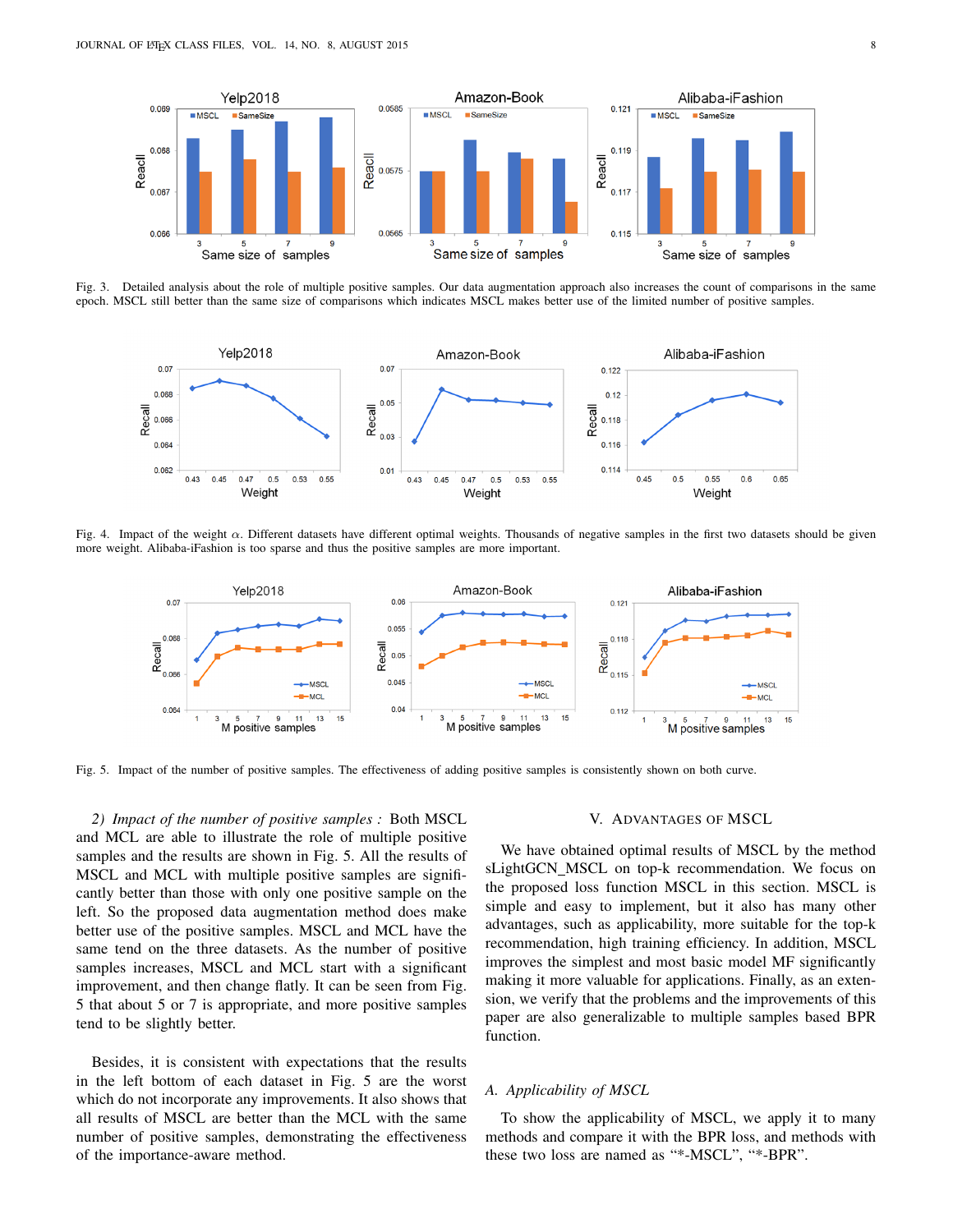|  |                             | Yelp2018                    |                             | Amazon-Book                 |                                | Alibaba-iFashion           |                                |
|--|-----------------------------|-----------------------------|-----------------------------|-----------------------------|--------------------------------|----------------------------|--------------------------------|
|  | Method                      | Recall                      | <b>NDCG</b>                 | Recall                      | <b>NDCG</b>                    | Recall                     | <b>NDCG</b>                    |
|  | MF BPR<br>MF MSCL           | 0.0441<br>$0.0657$ (48.98%) | 0.0353<br>$0.0538(52.41\%)$ | 0.0329<br>$0.0478(45.29\%)$ | 0.0249<br>$0.0369$ (48.19%)    | 0.1020<br>0.1185(16.18%)   | 0.0474<br>$0.0576_{(21.52\%)}$ |
|  | NGCF BPR<br>NGCF MSCL       | 0.0579<br>0.0655(13.13%)    | 0.0477<br>0.0538(12.79%)    | 0.0344<br>$0.0481$ (39.83%) | 0.0263<br>$0.0375(42.59\%)$    | 0.1043<br>0.1152(10.45%)   | 0.0486<br>$0.0565$ (16.26%)    |
|  | LR-GCCF BPR<br>LR-GCCF MSCL | 0.0591<br>$0.0658(11.34\%)$ | 0.0485<br>$0.0543(11.96\%)$ | 0.0378<br>$0.0465(23.02\%)$ | 0.0292<br>$0.0360_{(23.29\%)}$ | 0.1072<br>$0.1119$ (4.38%) | 0.0507<br>$0.0533_{(5.13\%)}$  |
|  | sLightGCN BPR               | 0.0649                      | 0.0525                      | 0.0469                      | 0.0363                         | 0.1160                     | 0.0553                         |

 $sLightGCN$  MSCL  $0.0691_{(6.47\%)}$   $0.0568_{(8.19\%)}$   $0.0580_{(23.67\%)}$   $0.0466_{(28.37\%)}$   $0.1201_{(3.53\%)}$   $0.0578_{(4.52\%)}$ 

TABLE IV PERFORMANCE OF MSCL COMPARED WITH BPR ON DIFFERENT METHODS



Fig. 6. Better improvements on NDCG for top-k recommendation. The figure shows the percentage improvement of MSCL over BPR on Recall@K and NDCG@K at different K. Higher improvement of NDCG@K than Recall@K shows MSCL is more suitable for top-k recommendation.

The results are shown in Table IV, and the percentage of improvements relative to BPR are also presented. MSCL-based methods outperform the BPR-based methods on all results on the three datasets, and have significant improvements on MF, NGCF and LR-GCCF. sLightGCN\_MSCL consistently obtains the best results on all datasets and has desirable improvements. In particular, the improvement on the Amazon-Book dataset is still about 25%.

Furthermore, MF is the most fundamental method just based on embeddings in the recommendation field, and many methods can be seen as developments of MF. Theoretically, MSCL is suitable for all embedding based methods. Thus, the effectiveness of MF shows that MSCL can be widely used in recommendation systems. The above experimental results and analysis show that our proposed MSCL is model-agnostic and widely adaptable.

#### *B. Suitable for the Top-k Recommendation*

We think that MSCL is more suitable for the Top-k recommendation task. This can be illustrated by theoretical analysis and experimental results.

Theoretically, MSCL is compared with the loss function BPR. The common goal of both BPR and MSCL is to learn better feature representation by comparing between positive and negative samples. BPR uses a limited number of comparisons, usually one or several while MSCL employ thousands. Moreover, MSCL improves the quality of comparison by distinguishing the importance of positive and negative samples and makes better use of the few positive samples. MSCL makes the similarities between positive and negative samples more accurate through more and better comparisons. The top-k recommendation is a ranking task, and BPR is proposed specifically for ranking tasks. MSCL outperforms BPR in terms of theoretical and experimental results. Therefore, MSCL could get better ranking results and makes more sense for top-k recommendations.

Experimentally, the improvement of the evaluation metric NDCG is more obvious. NDCG is a ranking related metric which is more meaningful for ranking and top-k recommendation task compared to Recall. The following two observations support us well: (1) In Table IV, we found that the NDCG boost generally more than Recall. On average, the improvements are 19.98%, 32.95%, 8.64% on Recall while that are 21.34%, 35.61%, 11.86% on NDCG for the three datasets respectively. This shows the superiority of MSCL for top-k recommendation on different methods. (2) Fig. 6 shows the more significant improvement of MSCL over BPR on NDCG compared to Recall with different  $K$ . This shows that the ranking performance of NDCG is consistently higher than Recall even as  $K$  changes.

# *C. The Improvement of MSCL on MF*

The performance of MF\_MSCL is particularly noteworthy in Table IV.

(1) MF MSCL gains the most significant improvement, among all MSCL-based versus BPR-based methods. The results are even better than those of all BPR-based methods, sLightGCN\_BPR included. It indicates MSCL with the most basic and simple method is significantly better than excellent methods recently proposed, even the state-of-the-art GCN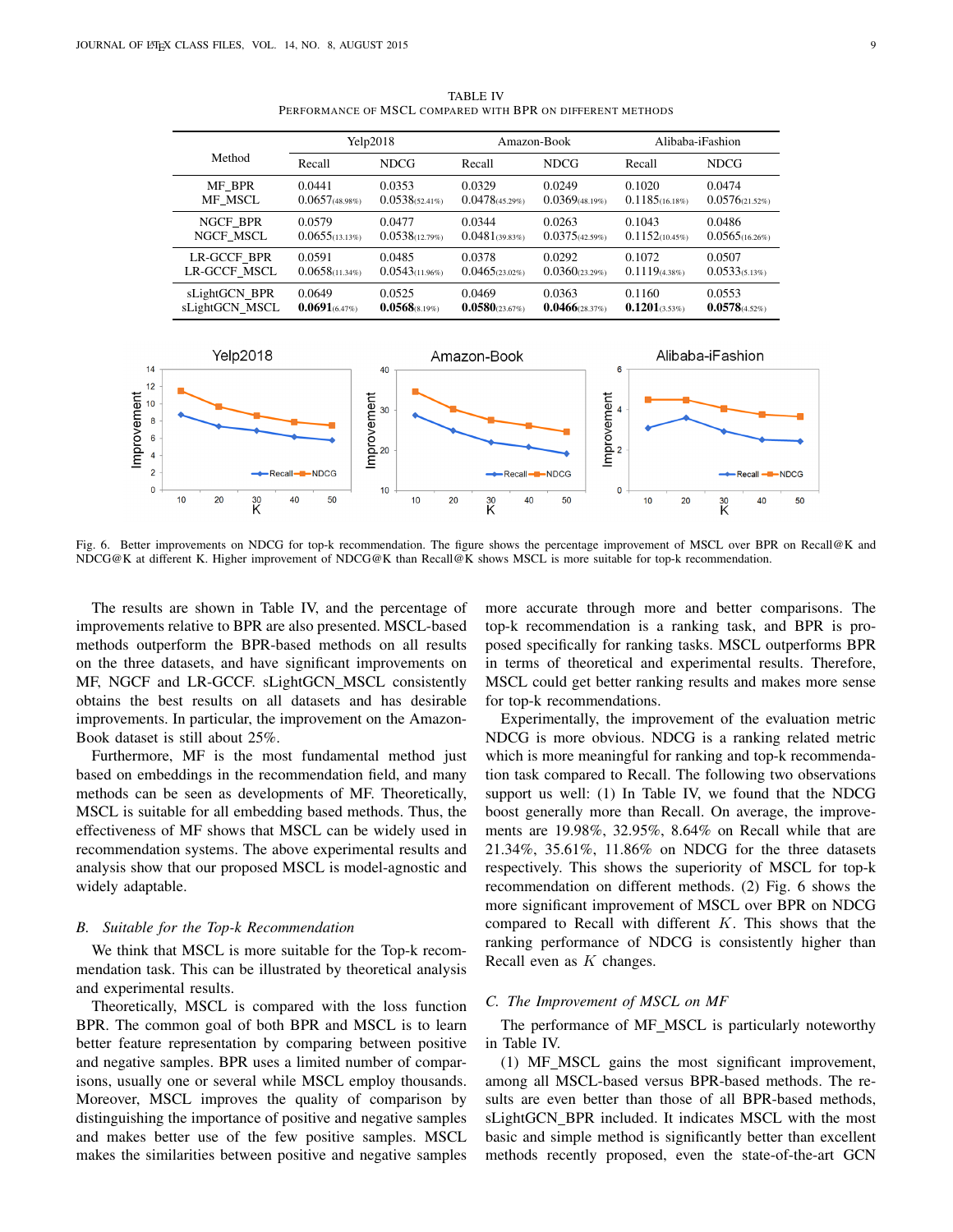

Fig. 7. Training Efficiency. Testing recall of MSCL and BPR with sLightGCN on three datasets. Here the total training epochs of MSCL are shown, the curve of BPR is too long and thus shows the same training epochs as MSCL.

methods. Thus, to some extent, a good loss function works better than new models.

(2) In addition, we find that the results MF MSCL are also competitive. They are close to or better than that of NGCF\_MSCL and LR-GCCF\_MSCL on all datasets, and are close to sLightGCN MSCL on the Alibaba-iFashion dataset. This indicates that MSCL is also effective in directly optimizing embeddings without a complex model, such as GCN.

These observations also indicate that MSCL can achieve competitive results in the simplest baseline, which is also consistent with the latest research Graph-MLP [\[48\]](#page-11-20). Graph-MLP indicates that it is sufficient for learning discriminative node representations only by MLP and graph based CL, without the complex GCN. Compared with Graph-MLP, MF MSCL is more concise and simple. It is based only on embeddings and improved CL functions, which is still effective even without MLP. Graph-MLP does not optimize the CL loss function which is what we do, this shows the great potential of MSCL.

Three other points need to be highlighted. (1) As the most basic and simple method, MF MSCL can be widely used in various tasks of recommendation systems, not only the top-k tasks. The applicability of MSCL is best illustrated by MF MSCL. (2) MF MSCL also has other advantages of MSCL presented in this section, such as being more suitable for top-k recommendation and fast convergence. (3) Importantly, it is valuable for applications with high space and time requirements or industrial applications at a large scale.

# *D. Training Efficiency*

TABLE V ACTUAL TRAIN TIME PER EPOCH

|                  |            | MSCL. | MSCL.   | MSCL   | MSCL.  |
|------------------|------------|-------|---------|--------|--------|
|                  | <b>BPR</b> | $M=1$ | $M = 5$ | $M=10$ | $M=15$ |
| Yelp2018         | 13         | 12    | 15      | 19     | 22     |
| Amazon-Book      | 64         | 61    | 65      | 71     | 77     |
| Alibaba-iFashion | 17         | 16    | 19      | 22     | 25     |

The training efficiency of MSCL is also significantly improved as shown in Fig. 7. Because of the large difference in loss values, following LightGCN, SGL, the test performance on three datasets are used to show the convergence speed. In terms of the number of training epochs required to achieve optimal performance, more than 900 epochs are required for BPR, while MSCL achieves the best performance at 46, 3, and 90 epochs on the three datasets respectively. BPR requires too many epochs for convergence while MSCL converges earlier, so we adopt the same number of epoch as MACL for comparison.

For the first two datasets, MSCL converges directly to the high values approximating the final performance with slight fluctuations while BPR converges slowly at lower values. On the third dataset, it is slightly more difficult to converge due to the sparsity of the dataset. MSCL converges sharply by about 5 epochs to the value that approximates the final performance. This all shows that MSCL has a fast convergence capability. The training efficiency is improved at least tens of times on different datasets in terms of train epochs as mentioned before. The main reason for the high training efficiency is that multiple samples are learned at the same time as demonstrated in [\[38\]](#page-11-11).

Moreover, in terms of actual training time, MSCL does not significantly increase the training time per epoch. Table V shows the average time consumption in each epoch in seconds. MSCL takes less time than BPR when one positive sample is used as shown in the first two columns of the table. Because BPR requires negative sampling while MSCL needs not and the computation with multiple negative samples is accelerated by the GPU. When the number of positive samples increases by 1, the average time increased on the three data sets is 0.8s. Such time consumption is completely negligible. When  $M=5$ , MSCL and BPR consume the same time, but the performance is much better than BPR. Relative to the latest SGL [\[28\]](#page-11-3) based on the contrastive learning framework, it takes about 3.7x larger than LightGCN while ours is about 1.5 times of LightGCN.

The above analyses demonstrate that MSCL has remarkable improvement in convergence speed and training efficiency than BPR. And there is no significant increase in time consumption per epoch, which is an advantage over SGL in terms of performance and time consumption.

#### *E. Multi-Sample based BPR Loss (MSBPR)*

The proposed MSCL combines ICL and MCL aiming to solve the problem of different importance of positive and negative samples and insufficient use of positive samples. The problems and solutions are also fit for BPR. Therefore, we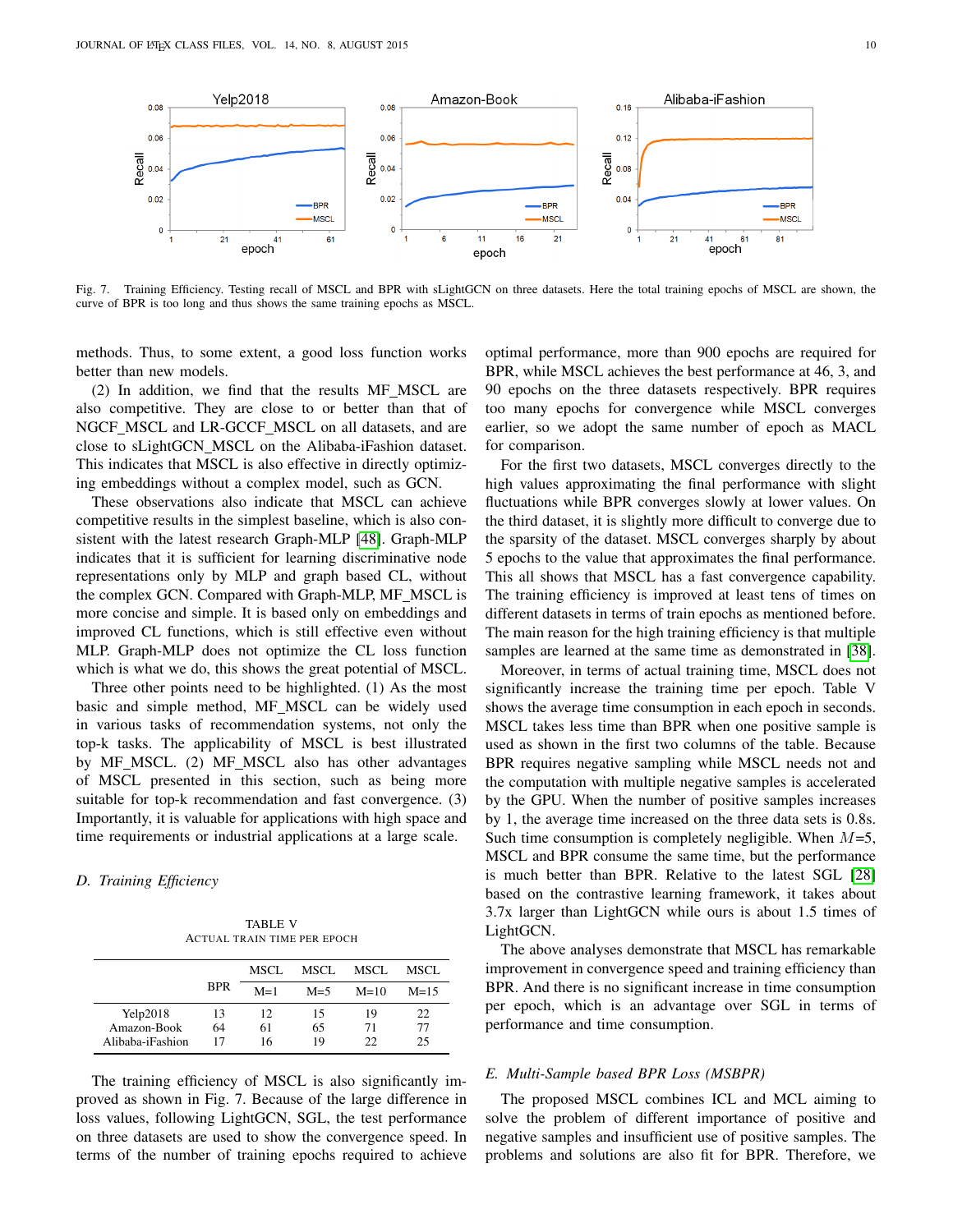TABLE VI PERFORMANCE COMPARISON AMONG BPR, MSBPR AND MSCL

|                  |             | <b>BPR</b> | <b>MSBPR</b> | MSCL   |
|------------------|-------------|------------|--------------|--------|
| Yelp2018         | Recall      | 0.0649     | 0.0670       | 0.0691 |
|                  | <b>NDCG</b> | 0.0525     | 0.0552       | 0.0568 |
| Amazon-Book      | Recall      | 0.0469     | 0.0458       | 0.058  |
|                  | <b>NDCG</b> | 0.0363     | 0.0371       | 0.0466 |
| Alibaba-iFashion | Recall      | 0.1160     | 0.1172       | 0.1201 |
|                  | <b>NDCG</b> | 0.0553     | 0.0564       | 0.0578 |

modify the loss function of the multi-sample based BPR in the same way and present the MSBPR function. In this case, the same sampling method of MSCL is used by MSBPR. The formula of MSBPR is as follows:

$$
L_{MSBPR} = \sum_{m=1}^{M} \sum_{(u,i)\in D} -\log \sigma \left(\alpha f\left(u,i^{+}\right) / \tau\right)
$$

$$
-(1-\alpha)f\left(u,i^{-}\right) / \tau\right)
$$
(13)

where  $\sigma$  is the logistic sigmoid. We use  $f(u, i)$  instead of  $\hat{y}_{ui}$ by drawing on comparative learning because the  $\hat{y}_{ui}$  based approach doesn't work.

The results are shown in Table VI, and the baseline is sLightGCN. With the only exception in all results that the recall of MSBPR is worse than BPR on Amazon-Book, the overall MSBPR-based methods are better than BPR. It shows that our proposed idea can be extended to BPR and other pair-wise based loss functions. In addition, we find that MSCL works better than MSBPR, especially on the Amazon-Book dataset, which shows the superiority of the CL function again and the correctness of improving CL in this paper. Therefore, MSCL is better than BPR and MSBPR in the field of recommendation systems.

## VI. CONCLUSION

In this paper, we propose MSCL function for the multisample based recommendation systems. We distinguish the different importance of positive and negative samples and propose a new data augmentation method to make better use of positive samples. MSCL is simple but obtains optimal results. More importantly, it has the advantages of wide applicability to various models, suitability for the top-k recommendation, and high training efficiency. MSCL makes simple and basic MF more valuable for industrial applications. These advantages make MSCL more competitive for top-k recommendation tasks.

This work represents an initial attempt to exploit improved CL for the recommendation. We believe that other improvements based on CL are an important direction. The two problems, the different importance of positive and negative samples, insufficient use of positive samples, are still valuable and deserve to be studied in depth. The proposed MSCL has the potential to be extended to graph-related fields as well as other fields.

#### **REFERENCES**

- <span id="page-10-0"></span>[1] Sanshi Yu, Zhuoxuan Jiang, Dongdong Chen, Shanshan Feng, Dongsheng Li, Qi Liu, and Jinfeng Yi. Leveraging tripartite interaction information from live stream e-commerce for improving product recommendation. In *KDD*, pages 3886–3894. ACM, 2021.
- <span id="page-10-1"></span>[2] Wen Chen, Pipei Huang, Jiaming Xu, Xin Guo, Cheng Guo, Fei Sun, Chao Li, Andreas Pfadler, Huan Zhao, and Binqiang Zhao. POG: personalized outfit generation for fashion recommendation at alibaba ifashion. In *KDD*, pages 2662–2670. ACM, 2019.
- <span id="page-10-2"></span>[3] Zhenxing Xu, Ling Chen, Yimeng Dai, and Gencai Chen. A dynamic topic model and matrix factorization-based travel recommendation method exploiting ubiquitous data. *IEEE Transactions on Multimedia*, 19(8):1933–1945, 2017.
- <span id="page-10-3"></span>[4] Yuxia Wu, Ke Li, Guoshuai Zhao, and Xueming QIAN. Personalized long- and short-term preference learning for next poi recommendation. *IEEE Transactions on Knowledge and Data Engineering*, pages 1–1, 2020.
- <span id="page-10-4"></span>[5] Shangrong Huang, Jian Zhang, Lei Wang, and Xian-Sheng Hua. Social friend recommendation based on multiple network correlation. *IEEE Transactions on Multimedia*, 18(2):287–299, 2016.
- <span id="page-10-5"></span>[6] Guoshuai Zhao, Xiaojiang Lei, Xueming Qian, and Tao Mei. Exploring users' internal influence from reviews for social recommendation. *IEEE Transactions on Multimedia*, 21(3):771–781, 2019.
- <span id="page-10-6"></span>[7] Xusong Chen, Dong Liu, Zhiwei Xiong, and Zheng-Jun Zha. Learning and fusing multiple user interest representations for micro-video and movie recommendations. *IEEE Transactions on Multimedia*, 23:484– 496, 2021.
- <span id="page-10-7"></span>[8] Guoshuai Zhao, Zhidan Liu, Yulu Chao, and Xueming Qian. Caper: Context-aware personalized emoji recommendation. *IEEE Transactions on Knowledge and Data Engineering*, 33(9):3160–3172, 2021.
- <span id="page-10-8"></span>[9] Xiangnan He, Lizi Liao, Hanwang Zhang, Liqiang Nie, Xia Hu, and Tat-Seng Chua. Neural collaborative filtering. In *WWW*, pages 173–182. ACM, 2017.
- <span id="page-10-9"></span>[10] Xiangnan He, Xiaoyu Du, Xiang Wang, Feng Tian, Jinhui Tang, and Tat-Seng Chua. Outer product-based neural collaborative filtering. In *IJCAI*, pages 2227–2233. ijcai.org, 2018.
- <span id="page-10-10"></span>[11] Tim Donkers, Benedikt Loepp, and Jürgen Ziegler. Sequential user-based recurrent neural network recommendations. In *RecSys*, pages 152–160. ACM, 2017.
- <span id="page-10-11"></span>[12] Jun Xiao, Hao Ye, Xiangnan He, Hanwang Zhang, Fei Wu, and Tat-Seng Chua. Attentional factorization machines: Learning the weight of feature interactions via attention networks. In Carles Sierra, editor, *IJCAI*, pages 3119–3125. ijcai.org, 2017.
- <span id="page-10-12"></span>[13] Junmei Hao, Yujie Dun, Guoshuai Zhao, Yuxia Wu, and Xueming Qian. Annular-graph attention model for personalized sequential recommendation. *IEEE Transactions on Multimedia*, pages 1–1, 2021.
- <span id="page-10-13"></span>[14] Xiang Wang, Xiangnan He, Meng Wang, Fuli Feng, and Tat-Seng Chua. Neural graph collaborative filtering. In *SIGIR*, pages 165–174, 2019.
- <span id="page-10-14"></span>[15] Lei Chen, Le Wu, Richang Hong, Kun Zhang, and Meng Wang. Revisiting graph based collaborative filtering: A linear residual graph convolutional network approach. In *AAAI*, pages 27–34. AAAI Press, 2020.
- <span id="page-10-15"></span>[16] Xiangnan He, Kuan Deng, Xiang Wang, Yan Li, Yong-Dong Zhang, and Meng Wang. Lightgcn: Simplifying and powering graph convolution network for recommendation. In *SIGIR*, pages 639–648. ACM, 2020.
- <span id="page-10-16"></span>[17] Xiang Wang, Hongye Jin, An Zhang, Xiangnan He, Tong Xu, and Tat-Seng Chua. Disentangled graph collaborative filtering. In *SIGIR*, pages 1001–1010, 2020.
- <span id="page-10-17"></span>[18] Steffen Rendle, Christoph Freudenthaler, Zeno Gantner, and Lars Schmidt-Thieme. BPR: bayesian personalized ranking from implicit feedback. In *UAI*, pages 452–461, 2009.
- <span id="page-10-18"></span>[19] Ting Chen, Simon Kornblith, Mohammad Norouzi, and Geoffrey E. Hinton. A simple framework for contrastive learning of visual representations. In *ICML*, volume 119, pages 1597–1607. PMLR, 2020.
- <span id="page-10-19"></span>[20] Kaiming He, Haoqi Fan, Yuxin Wu, Saining Xie, and Ross B. Girshick. Momentum contrast for unsupervised visual representation learning. In *CVPR*, pages 9726–9735. IEEE, 2020.
- [21] Prannay Khosla, Piotr Teterwak, Chen Wang, Aaron Sarna, Yonglong Tian, Phillip Isola, Aaron Maschinot, Ce Liu, and Dilip Krishnan. Supervised contrastive learning. In *NeurIPS*, 2020.
- [22] Junnan Li, Pan Zhou, Caiming Xiong, and Steven C. H. Hoi. Prototypical contrastive learning of unsupervised representations. In *ICLR*. OpenReview.net, 2021.
- [23] Jean-Bastien Grill, Florian Strub, Florent Altché, Corentin Tallec, Pierre H. Richemond, Elena Buchatskaya, Carl Doersch, Bernardo Avila ´ Pires, Zhaohan Guo, Mohammad Gheshlaghi Azar, Bilal Piot, Koray